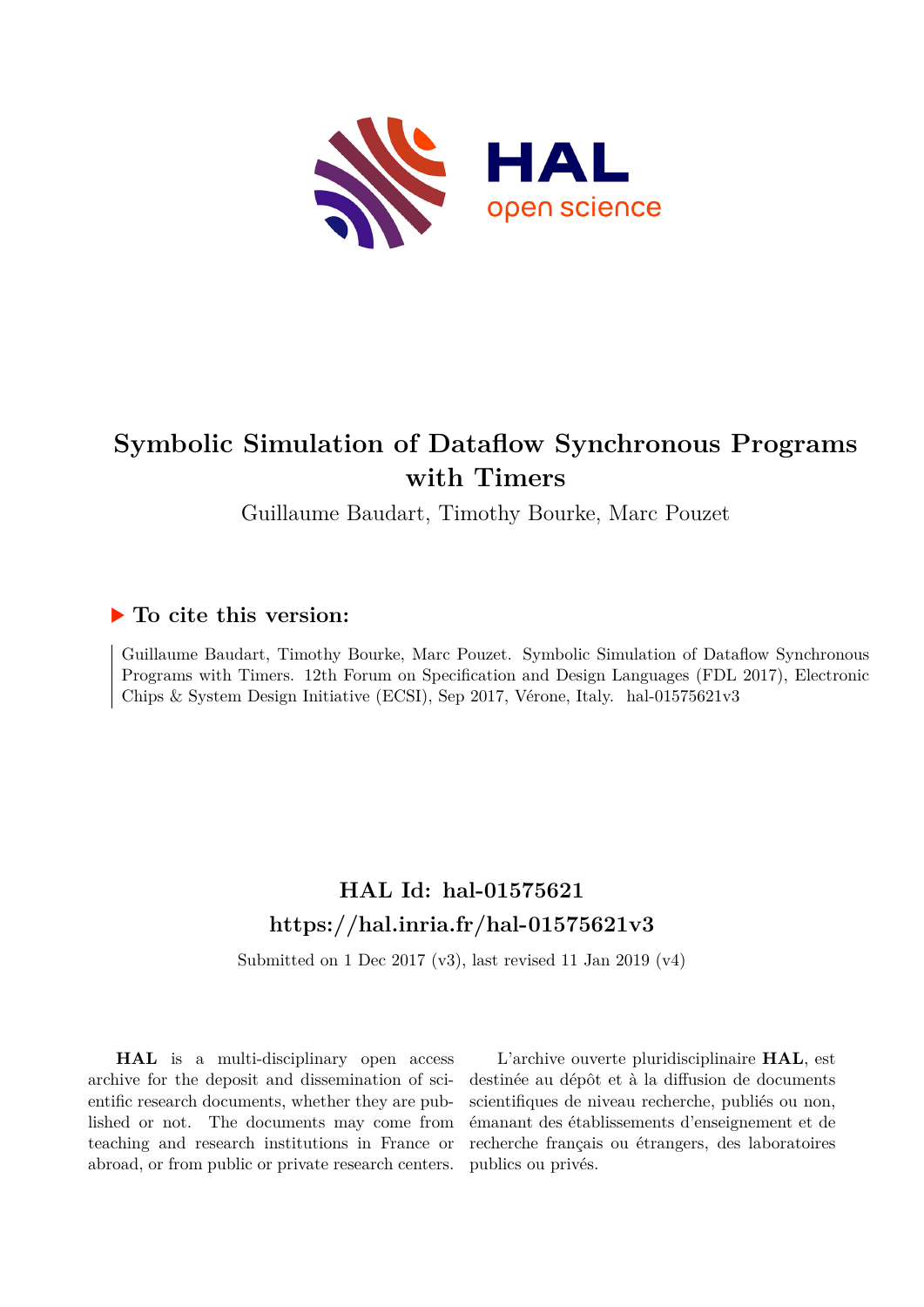# Symbolic Simulation of Dataflow Synchronous Programs with Timers

Guillaume Baudart IBM Research

Timothy Bourke Inria Paris

École normale supérieure PSL Research University

*Abstract*—The synchronous language Lustre and its descendants have long been used to program and model discrete controllers. Recent work shows how to mix discrete and continuous elements in a Lustre-like language called Zélus. The resulting hybrid programs are deterministic and can be simulated with a numerical solver. In this article, we focus on a subset of hybrid programs where continuous behaviors are expressed using timers, nondeterministic guards, and invariants, as in Timed Safety Automata. We propose a source-to-source compilation pass to generate discrete code that, coupled with standard operations on Difference-Bound Matrices, produces symbolic traces that each represent a set of concrete traces.

*Index Terms*—Programming, simulation, real-time systems, formal specifications.

#### I. INTRODUCTION

Synchronous languages like Lustre [1] are ideal for programming an important class of embedded controllers. Their discrete model of time and deterministic semantics facilitate the precise expression of reactive behaviors. That said, many systems are naturally modeled using physical timing constraints that almost inevitably involve some 'timing nondeterminism' due to tolerances in requirements or uncertainties in implementations. Conversely, such constraints are readily modeled using Timed Automata [2], [3], and simulated symbolically in Uppaal [4], [5], but large-scale discrete-time behaviors are more cumbersome to express in such tools. In this article we try to have the best of both worlds by incorporating features of Timed Automata into a Lustre-like synchronous language. We focus on programming language design and symbolic simulation rather than verification.

As a simple running example, consider the application shown in Figure 1: two components,  $P_1$  and  $P_2$ , are periodically triggered by local clocks c1 and c2. Clocks are subject to jitter and can be modeled as a Timed Automaton as in Figure 2. This model generates a signal c with a nominal period of  $(T_{\text{max}} + T_{\text{min}})/2$  and a jitter of  $\pm (T_{\text{max}} - T_{\text{min}})/2$ . The timing constraints are expressed using a timer variable: t is reset to 0 at every emission of signal c; the transition that emits c may occur whenever  $t \geq T_{\min}$ ; and t must never exceed  $T_{\max}$ . Putting two or more such clocks in parallel and using their

Marc Pouzet Sorbonne Universités UPMC Univ Paris 06

École normale supérieure PSL Research University

Inria Paris



Fig. 1. A simple two-node application with clock inputs  $c_1$  and  $c_2$ .



Fig. 2. [7, Figure 4] A simple clock model with clock output c.

respective clock signals to trigger a program is a standard way to model communicating components [6], [7].

Classic synchronous languages are ideal for expressing the dynamic behavior of the components  $P_1$  and  $P_2$ , but cannot easily express the continuous-time dynamics of the overall architecture. Zélus [\(http://zelus.di.ens.fr\)](http://zelus.di.ens.fr) [8] is a newer synchronous language that allows mixing both discrete and continuous elements. The timer t of Figure 2 can be simulated by a simple Ordinary Differential Equation (ODE),  $t = 1$ , and jitter can be introduced by resetting the timer to arbitrary values between  $-T_{min}$  and  $-T_{max}$  whenever t reaches 0. But, this approach forces the programmer to make explicit implementation choices that are not part of the specification and it is not modular. Adding constraints on t, like another invariant, requires adapting its defining equation.

We propose expressing *guards* and *invariants* directly as in the following program in a variation of Zélus that we call ZSy.

```
let hybrid clock(t\_min, t\_max) = c where
  rec timer t init 0 reset c() \rightarrow 0
  and emit c when \{t \geq t_{min}\}and always \{t \leq t_{max}\}
```
As in Zélus, the keyword hybrid declares a continuous-time component clock, parametrized by t\_min and t\_max, whose output c is defined by three parallel equations. The first equation declares a timer, that is, a variable t where  $t = 1$ , with initial value 0 and reset to 0 at each occurrence of c. We use a dedicated timer syntax to emphasize the focus on timed systems with limited continuous dynamics. The second definition states 978-1-5386-4733-2/17/\$31.00 ©2017 IEEE that the signal c *may* be emitted whenever  $t \geq T_{\text{min}}$ . The third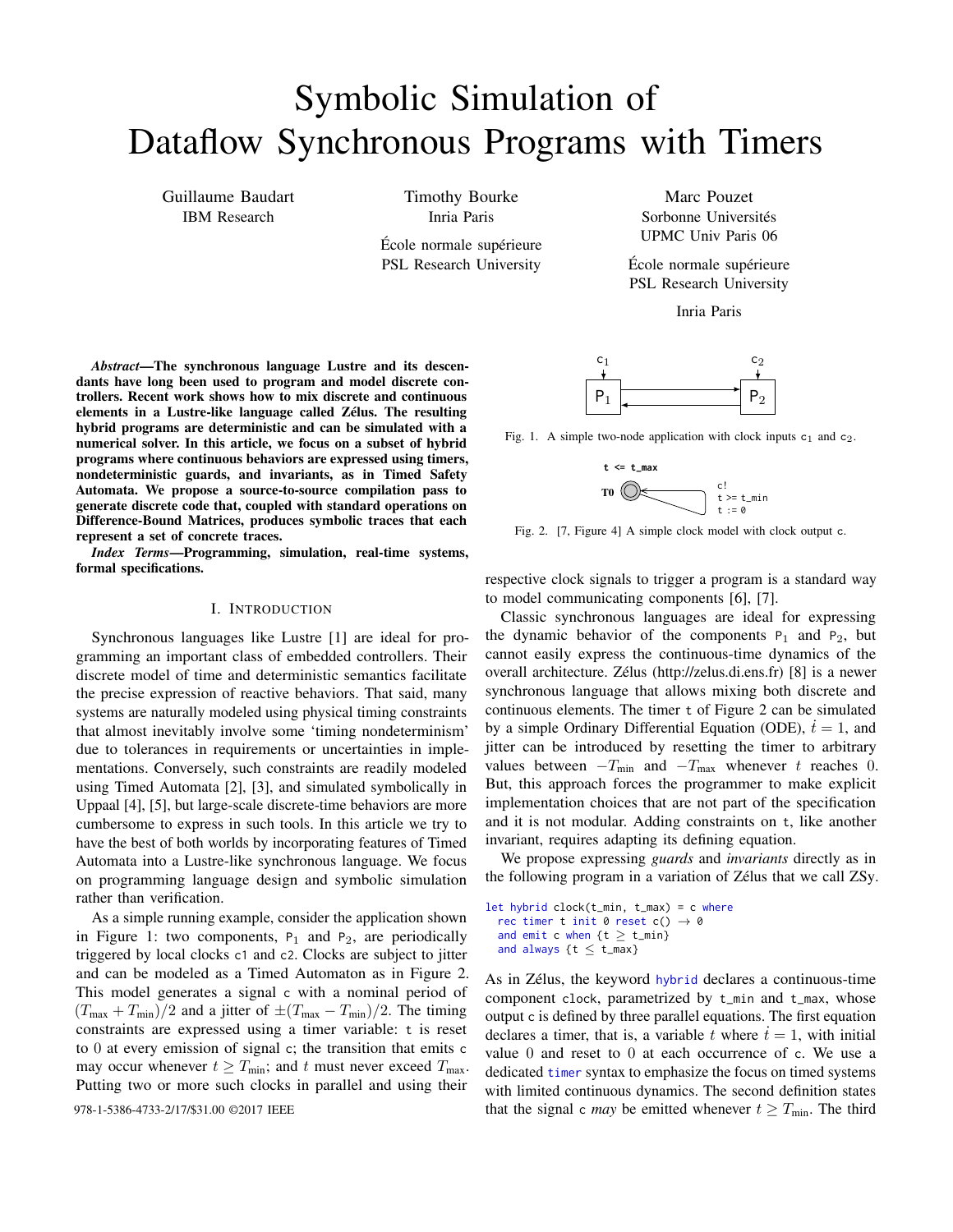

Fig. 3. A concrete simulation trace of scheduler(3,5):  $t_1$  and  $t_2$  denote the values of the two timers, one for each quasi-periodic clock.



Fig. 4. A symbolic simulation trace of scheduler(3,5). Each step corresponds to a set of timer values and a set of enabled transitions (below).

definition is an invariant stating that the value of t *must* never exceed  $T_{\text{max}}$ . We use braces to distinguish constraints from boolean conditions.

A model of a simple two-node architecture can be obtained by instantiating the clock function twice.

```
let hybrid scheduler(t_min, t_max) = c1, c2 where
 rec c1 = clock(t min, t max)and c2 = clock(t_{min}, t_{max})
```
Signals produced by the scheduler function can then be used to trigger discrete controllers (like  $P_1$  and  $P_2$ ) written in the discrete subset of Zélus.

The simulation traces of such systems comprise two kinds of events: time elapsing and discrete transitions triggered by signal emissions. Figure 3 shows a possible execution trace of the two-node architecture of Figure 1 with  $T_{\text{min}} = 3$  and  $T_{\text{max}} = 5$ . Variables  $t_1$  and  $t_2$  denote the values of the two timers, one for each instance of clock. Starting from  $t_1 = t_2 = 0$ , c1 is triggered when  $t_1 = 3.5$ . Then c2 is triggered when  $t_2 = 4.7$ , that is, 1.2 after c1.

For the kind of systems we consider, that is, nondeterministic timed discrete-event systems, an execution is a sequence of discrete events (here, the clock ticks). Rather than simulating one concrete trace that assigns a precise date to each event, we employ an alternative simulation scheme that focuses on the ordering of events. Precise timer valuations are then replaced by symbolic sets called *zones* that encompass the timer valuations giving rise to the same sequences of discrete events.

At each step, the user (or an external 'oracle' program) chooses from a set of possible transitions. A transition means either waiting for a change in the set of enabled guards or firing enabled guards. If the wait transition is chosen, we compute the new zone by letting time elapse until the next change in the set of enabled guards as permitted by any invariants. Otherwise, firing guards triggers discrete-time computations, possibly resets some timers, and returns a new initial zone. The new zone is obtained by letting time elapse from this initial zone until the next change in the set of enabled guards.

The symbolic trace that contains the concrete simulation of Figure 3 is presented in Figure 4.

- 1) The simulation starts with  $\{t_1 = t_2 = 0\}$ , where no guards are enabled. The first zone is obtained from this initial position by letting time elapse until just before one or more guards become enabled, giving  $\{t_1 = t_2 < 3\}.$ In this zone, the user has no other choice but to wait.
- 2) The next zone is generated by letting time elapse as long as permitted by the invariants, giving  $\{3 \le t_1 = t_2 \le 5\}.$ In this zone, the user may choose c1 or c2 but not wait.
- 3) The user chooses c1 which resets  $t_1$  to 0. The new initial zone is  $\{t_1 = 0 \land 3 \le t_2 \le 5\}$  and only c2 is possible.
- 4) The user chooses c2 which resets  $t_2$  to 0. The new initial zone is  $\{t_2 = 0 \wedge 0 \le t_1 \le 2\}$  where no guards are enabled. The only possibility is to wait until the next change in the set of enabled guards.

This symbolic trace includes all concrete trace prefixes where c1 occurs before c2. If a program reaches a state with contradictory constraints, or where no transitions are enabled, the simulation becomes stuck—such programs are deemed invalid.

The symbolic representation of timer valuations and zonebased simulation are standard practice for simulating and model checking Timed Automata models, notably in the Uppaal tool [4], [5]. Our simulations differ in that we introduce explicit wait transitions between zones with differing sets of enabled transitions. This is natural in our setting where the idea is to 'steer' a synchronous program through time using additional inputs whose simultaneous occurrence is possible and whose absence is significant. In any case, the Uppaal simulation scheme is readily recovered.

Our main contributions are (1) to present a novel Lustre-like language that incorporates features of Timed Automata, (2) to show how to compile programs to generate symbolic simulations using a novel source-to-source transformation, (3) using a 'sweeping' construction to introduce explicit wait transitions.

The presentation is structured as follows. Section II recalls the standard data structure used to represent zones and introduces the new construction for wait transitions. The formal syntax of ZSy is presented in Section III and we detail the source-to-source compilation pass in Section IV. Related work is discussed in Section V before the conclusion in Section VI.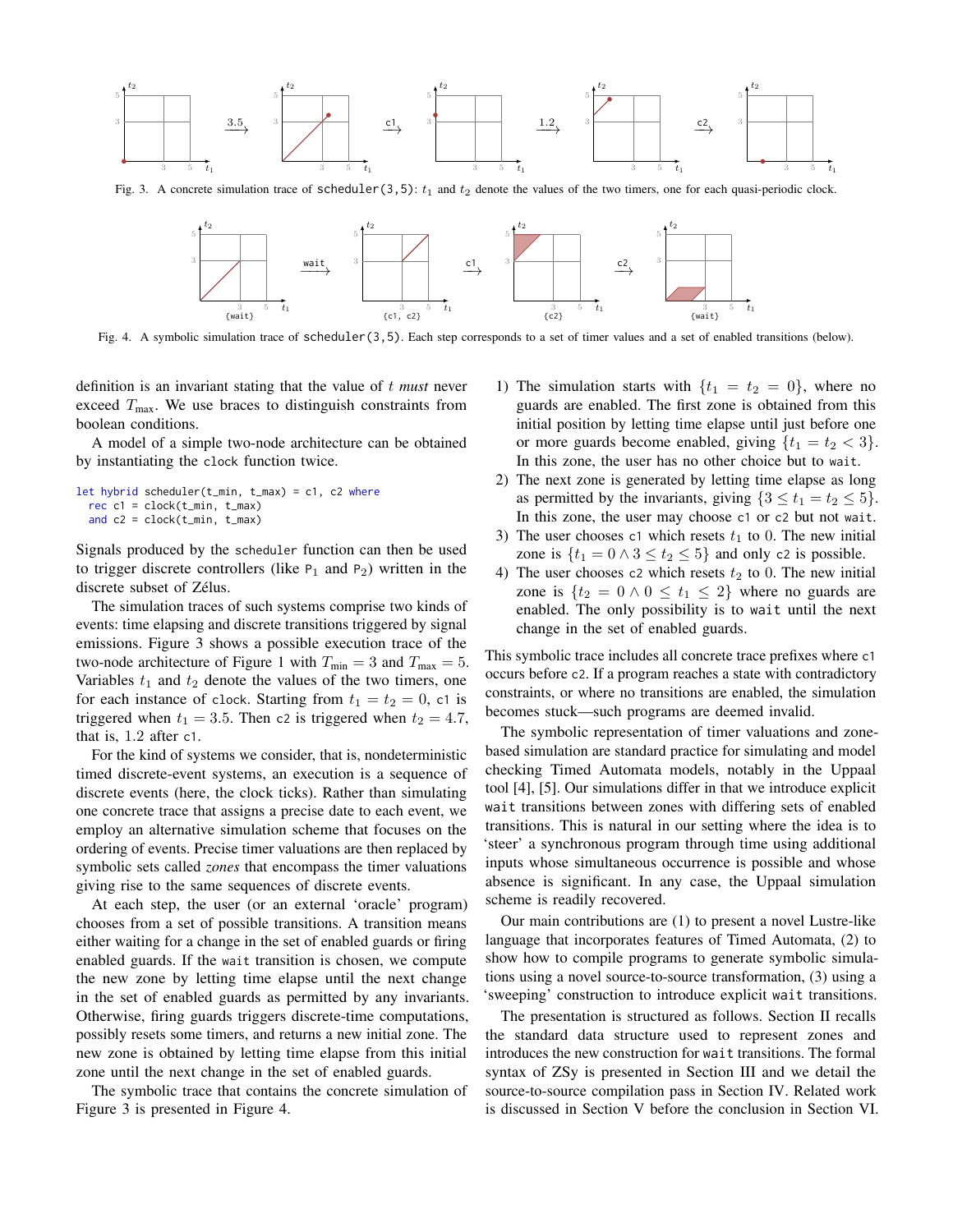$$
\begin{Bmatrix} t_1 < 20 \\ 6 \leq t_2 \\ 5 < t_3 \leq 12 \\ 4 \leq t_1 - t_2 \leq 8 \end{Bmatrix} \quad \begin{Bmatrix} 0 & 1 & 2 & 3 \\ 0, \leq) & (0, \leq) & (-6, \leq) & (-5, <) \\ 1 & (20, <) & (0, \leq) & (8, \leq) & (\infty, <) \\ 2 & (\infty, <) & (-4, \leq) & (0, \leq) & (\infty, <) \\ 12, \leq) & (\infty, <) & (\infty, <) & (0, \leq) \end{Bmatrix}
$$

Fig. 5. Example of a set of constraints (left) and a corresponding DBM (right).



Fig. 6. Activation and deactivation distances of a guard  $G$  from an initial zone Z. The dotted line represents the zone obtained by letting time elapse indefinitely from Z. The red region is the zone where the guard is enabled.

#### II. DIFFERENCE-BOUND MATRICES

Difference-bound matrices [9], [10] are a well-known data structure for representing and manipulating zones. DBMs are simple to implement and form a closed set with respect to both discrete transitions (mode changes, resets, intersections) and continuous evolution (time elapsing).

Let  $\mathcal{T} = \{t_i\}_{0 \leq i \leq n}$  be a set of timer variables, with the convention that  $t_0 = 0$ . A DBM encodes a set of *difference constraints*, each of the form  $t_i - t_j \preceq n$  where  $\preceq \in \{ \leq, \leq \}$ and  $n \in \mathbb{Z} \cup \{\infty\}$ , by gathering them into a  $|\mathcal{T}| \times |\mathcal{T}|$  matrix of pairs of bounds and relations. Each timer variable is assigned a row and column: the row stores the upper bounds on the differences between the timer and all other timers and the column stores lower bounds. Figure 5 shows an example of a set of constraints and its representation as a DBM. We write  $(d_{ij}, \preceq_{ij}^d)_{0 \le i,j \le |\mathcal{T}|}$  to denote the coefficients of a DBM D.

#### *A. Distances*

The simulation scheme involves detecting changes in the set of enabled guards as time passes, that is, as the initial zone moves along the vector  $(1, 1, \ldots, 1)$ . Each guard G divides the state-space of timer values into three zones: before activation, during activation, and after activation. A guard is enabled whenever the intersection between its activation zone and the current zone is not empty. Given an initial zone  $Z$ , we compute two distances for each guard  $G: d_{in}(Z, G)$ , the maximum distance before activation becomes possible, and  $d_{out}(Z, G)$ , the distance before deactivation. They are illustrated in Figure 6 (which is unrelated to the example in Figure 5).

A distance is a pair  $(d, \preceq)$  where  $\preceq$  specifies whether the limit is strict or not. Consider, for instance, a guard with activation zone  $\{3 < t < 5\}$  and the initial zone  $\{t = 0\}$ . The distance before activation is  $(3, <)$  which means that the guard is only enabled strictly after  $t = 3$ . The distance before deactivation is  $(5, \leq)$  since the guard is disabled when  $t = 5$ .

![](_page_3_Figure_10.jpeg)

Fig. 7. Succession of zones from an arbitrary initial zone  $Z$ , guard  $G$ , and invariant  $I$  (the complement of  $I$  is shown to improved readability).

The distance before activation is obtained by comparing the upper bounds of the initial zone  $Z$ , with the lower bounds of the guard zone  $G$  (argmin is the index of the minimal value in a set):

$$
d_{\text{in}}(Z, G) = (-g_{0j} - z_{j0}, \preceq_{0j}^{g}) \text{ with } j = \underset{1 \le i \le |\mathcal{T}|}{\text{argmin}} \{-g_{0i} - z_{i0}\}
$$

The distance before deactivation is obtained by comparing the lower bounds of the initial zone with the upper bounds of the guard zone;  $\overline{\le}$  denotes the 'other' relation:  $\overline{\le}$  = < and  $\overline{\le}$  =  $\le$ .

$$
d_{\text{out}}(Z, G) = (g_{j0} + z_{0j}, \overline{\preceq_{j0}^g}) \text{ with } j = \underset{1 \le i \le |\mathcal{T}|}{\text{argmin}} \{ g_{i0} + z_{0i} \}
$$

#### *B. Sweeping*

The sweeping operation generates the succession of zones in a symbolic simulation as time passes, that is, when the user chooses the wait transition. Each zone is characterized by a set of enabled guards. The next zone is obtained by *sweeping* the initial zone along the vector  $(1, 1, \ldots, 1)$  from its last position until the next change in the set of enabled guards. Figure 7 illustrates two successive wait transitions from the initial zone  $Z$  relative to a single guard  $G$ .

To compute the succession of zones from an initial zone  $Z$ , we compute the two distances associated with each guard that would become enabled if time were left to elapse indefinitely. We include the distance  $(0, \leq)$  for the initial state, and  $(\infty, \leq)$ for the final state when no more guards are reachable. These distances are ordered lexicographically, with  $\lt$  less than  $\leq$ :

$$
(n_1, \preceq_1) < (n_2, \preceq_2) \equiv n_1 < n_2
$$
 or  $(n_1 = n_2 \text{ and } \preceq_1 = <).$ 

Each pair of successive distances defines a zone obtained by sweeping the initial zone on the corresponding interval. By construction, the succession of zones map the changes in the set of enabled guards as illustrated in Figure 7 (which is not directly related to the example of Figure 6).

The zsweep operation sweeps an initial zone  $Z$  through the interval defined by distances  $(d_1, \preceq_1)$  and  $(d_2, \preceq_2)$ . The resulting zone  $C$  starts from the initial zone delayed by  $(d_1, \leq_1)$ , that is, we add  $d_1$  to the lower bounds of Z and take  $\preceq_1$  as the limit relation (active after the change):

$$
\forall 1 \leq i < |\mathcal{T}|, \ C_{0i} = (z_{0i} - d_1, \preceq_1).
$$

Zone  $C$  ends just before the next change, that is, after a distance  $(d_2, \preceq_2)$ . We thus add  $d_2$  to the upper bounds of Z and take  $\overline{\preceq_2}$ as the limit relation (stop before the next change):

$$
\forall 1 \leq i < |\mathcal{T}|, \ C_{i0} = (z_{i0} + d_2, \overline{\leq_2}).
$$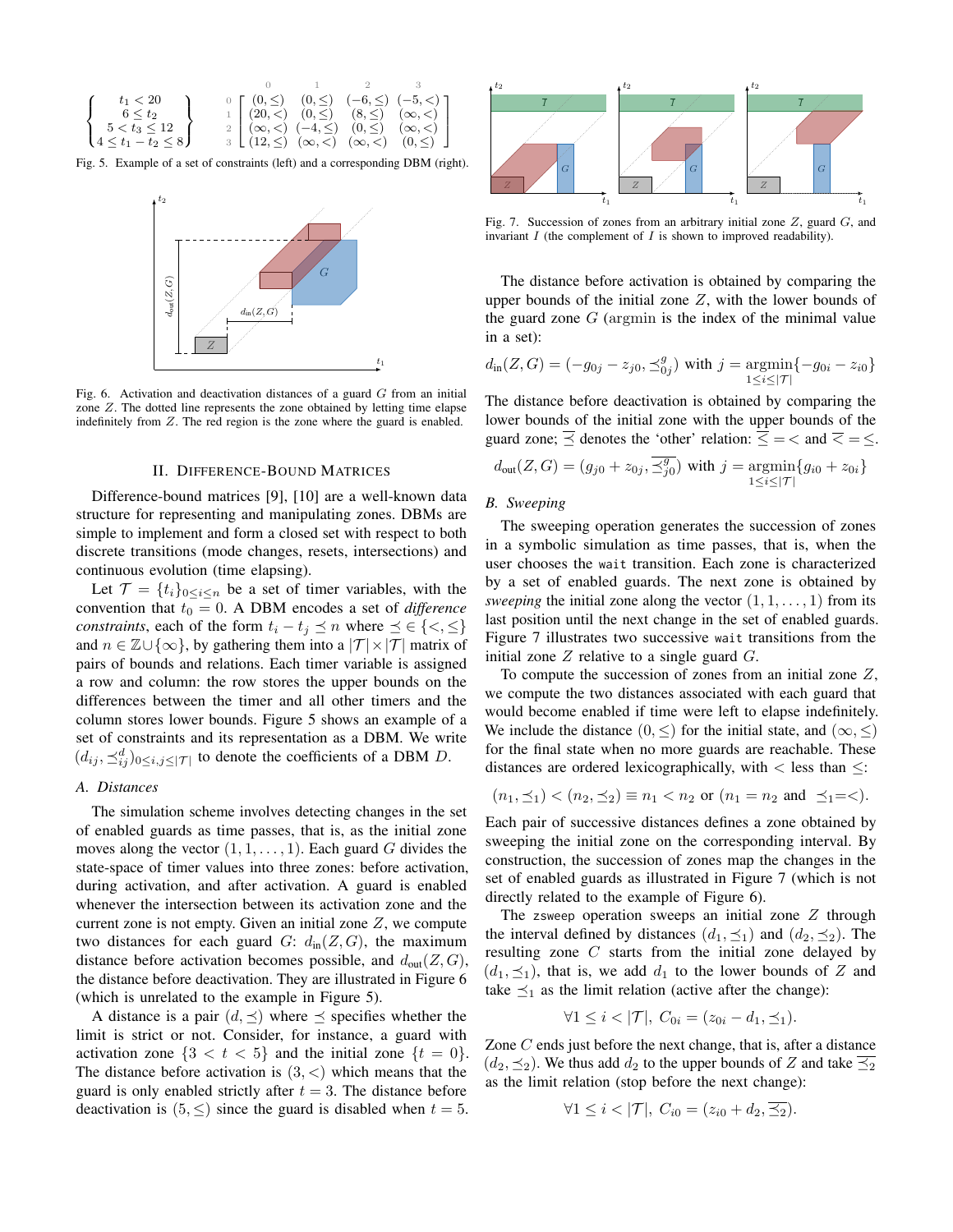For the example with  $Z = \{t = 0\}$  and  $G = \{3 < t < 5\}$ , the set of distances is  $\{(0, \leq), (3, <), (5, \leq), (\infty, \leq)\}\)$ , which gives three zones:  $\{0 \le t \le 3\}$  where the guard is disabled,  ${3 < t < 5}$  where the guard is enabled, and  ${5 \le t < \infty}$ where the guard is disabled again.

Invariants are accounted for by intersecting them with the results of the sweeping mechanism. For instance, adding the invariant always  $\{t \leq 10\}$  to the example, gives the three zones:  $\{0 \le t \le 3\}, \{3 < t < 5\}, \text{ and } \{5 \le t \le 10\}.$ 

#### *C. Zone interface*

Our compilation and simulation routines require the small library of zone-manipulating operations summarized below.

zall The complete space (unconstrained zone).

zmake(c) Builds a DBM from a single constraint c.

is\_zempty(z) Returns  $true$  if DBM z denotes an empty zone.

zreset( $z, t, v$ ) Resets a timer t to the value  $v$  in zone z.

- zinter(z1, z2) Returns the intersection of zones z1 and z2.
- zinterfold(zv) Returns the intersection of a list of zones zv (fold zinter on zv starting from zall).
- zup(z) Lets time elapse indefinitely from zone z by removing all upper bounds.
- zenabled(zc, gv) Returns a list of booleans characterizing the set of enabled guards in the list gv. A guard is enabled if its activation zone  $gv_i$  intersects the current zone zc.
- zdist(zi, g) Returns the activation and deactivation distances of a guard activation zone g from the initial zone zi.
- zdistmap(zi, gv) Returns the list of distances between an initial zone zi and a list of guard activation zones gv.

zsweep(zi, d1, d2) Sweeps zi between distances d1 and d2.

#### III. ZSY: A SYNCHRONOUS LANGUAGE WITH TIMERS

We now present the kernel language of ZSy, a single assignment dataflow synchronous language extended with timers and nondeterministic constructs: guards and invariants.

The formal syntax of ZSy is presented in Figure 8. A program is a sequence of *declarations* (d) of n-ary functions. As in Zélus, functions are declared as continuous-time (hybrid), discretetime (node), or combinatorial. The *patterns* (p) in function arguments are nested pairs of variables. An *expression* (e) is either a variable  $x$ , a constant  $v$ , the application of an external operator  $op$  or a function  $f$ , a pair, or an initialized unit delay  $(e \text{ fby } e)$ ,<sup>1</sup> and may refer to a set of locally recursive equations E. Several types of *equation sets* E are supported: simple equations where a variable is defined by an expression, parallel compositions (and), piecewise constant variables defined by a list of reset handlers and either an initial expression (present/init) or a default expression (present/else), timers with an initial value and a list of reset handlers (timer), invariant declarations (always) and signals that may be emitted when a constraint is satisfied (emit). Compared to Zélus, these last three equations are specific to ZSy. A list of *reset handlers* h comprises a sequence of condition/expression

$$
d \quad ::= \quad \text{let hybrid } f(p) = e
$$
\n
$$
= \quad \text{let node } f(p) = e
$$
\n
$$
= \quad \text{let } f(p) = e
$$
\n
$$
= \quad \text{let } f(p) = e
$$
\n
$$
= \quad \text{let } f(p) = e
$$
\n
$$
= \quad \text{let } f(p) = e
$$
\n
$$
= \quad \text{let } f(p) = e
$$
\n
$$
= \quad \text{let } f(p) = e
$$
\n
$$
= \quad \text{let } f(p) = e
$$
\n
$$
= \quad \text{let } f(p) = e
$$
\n
$$
= \quad \text{let } f(p) = e
$$
\n
$$
= \quad \text{let } f(p) = e
$$
\n
$$
= \quad \text{let } f(p) = e
$$
\n
$$
= \quad \text{let } f(p) = e
$$
\n
$$
= \quad \text{let } f(p) = e
$$
\n
$$
= \quad \text{if } f(p) = e
$$
\n
$$
= \quad \text{if } f(p) = e
$$
\n
$$
= \quad \text{if } f(p) = e
$$
\n
$$
= \quad \text{if } f(p) = e
$$
\n
$$
= \quad \text{if } f(p) = e
$$
\n
$$
= \quad \text{if } f(p) = e
$$
\n
$$
= \quad \text{if } f(p) = e
$$
\n
$$
= \quad \text{if } f(p) = e
$$
\n
$$
= \quad \text{if } f(p) = e
$$
\n
$$
= \quad \text{if } f(p) = e
$$
\n
$$
= \quad \text{if } f(p) = e
$$
\n
$$
= \quad \text{if } f(p) = e
$$
\n
$$
= \quad \text{if } f(p) = e
$$
\n
$$
= \quad \text{if } f(p) = e
$$
\n
$$
= \quad \text{if } f(p) = e
$$
\n
$$
= \quad \text{if } f(p) = e
$$
\n
$$
= \quad \text{if } f(p) = e
$$
\n
$$
= \quad \text{if } f(p) = e
$$
\n<

Fig. 8. Syntax of ZSy.

pairs  $x_1 \rightarrow e_1 \mid \cdots \mid x_n \rightarrow e_n$ . Conditions must be boolean expressions in discrete-time contexts and signals in continuous-time contexts. When condition  $x_i$  is enabled (and  $\forall j \leq i, x_j$  is not enabled), the handler h takes the value of the corresponding expression  $e_i$ . When no condition is enabled, equations either keep their previous value (init) or take a default value (else). The form of *constraints* c is limited to allow for its encoding as a DBM.

For simplicity, the only possible action when a guard is fired is to emit a signal. This is not a real restriction since the present constructs allow signals to trigger arbitrary discretetime computations. Since ZSy is a single assignment kernel, no signal can be emitted by two or more distinct guards. After compilation, these signals become inputs of the simulation controlled by the user to handle nondeterministic choices.

#### IV. COMPILATION

ZSy programs are compiled modularly for symbolic simulation by rewriting the continuous-time components, that is, those marked hybrid, into the purely discrete-time subset of the language. A type system inherited from Zélus [11] discriminates between discrete-time and continuous-time computations. The resulting programs have additional inputs and outputs to handle zones and nondeterministic choices. They manipulate abstract DBM values using the small set of operations introduced in Section II. The compilation produces valid discrete Zélus code that can be turned into executables by the Zélus toolchain.

At each step of the simulation scheme described in Section I, a user chooses either to wait or to fire enabled guards.

- 1) If the chosen transition is wait we compute the new zone by letting time elapse until the next change in the set of enabled guards (if allowed by the active invariants).
- 2) Otherwise, firing guards triggers discrete-time computations, possibly resets timers, and returns a new initial zone obtained by letting time elapse from the current initial zone until the next change in the set of enabled guards.

<sup>&</sup>lt;sup>1</sup>The declaration  $x = e0$  fby e defines a stream x where  $x(0) = [e0](0)$ and for all  $n > 0$ ,  $x(n) = ||e||(n-1)$ . In other words, it takes its initial value from e0 and thereafter is equal to e delayed by one instant.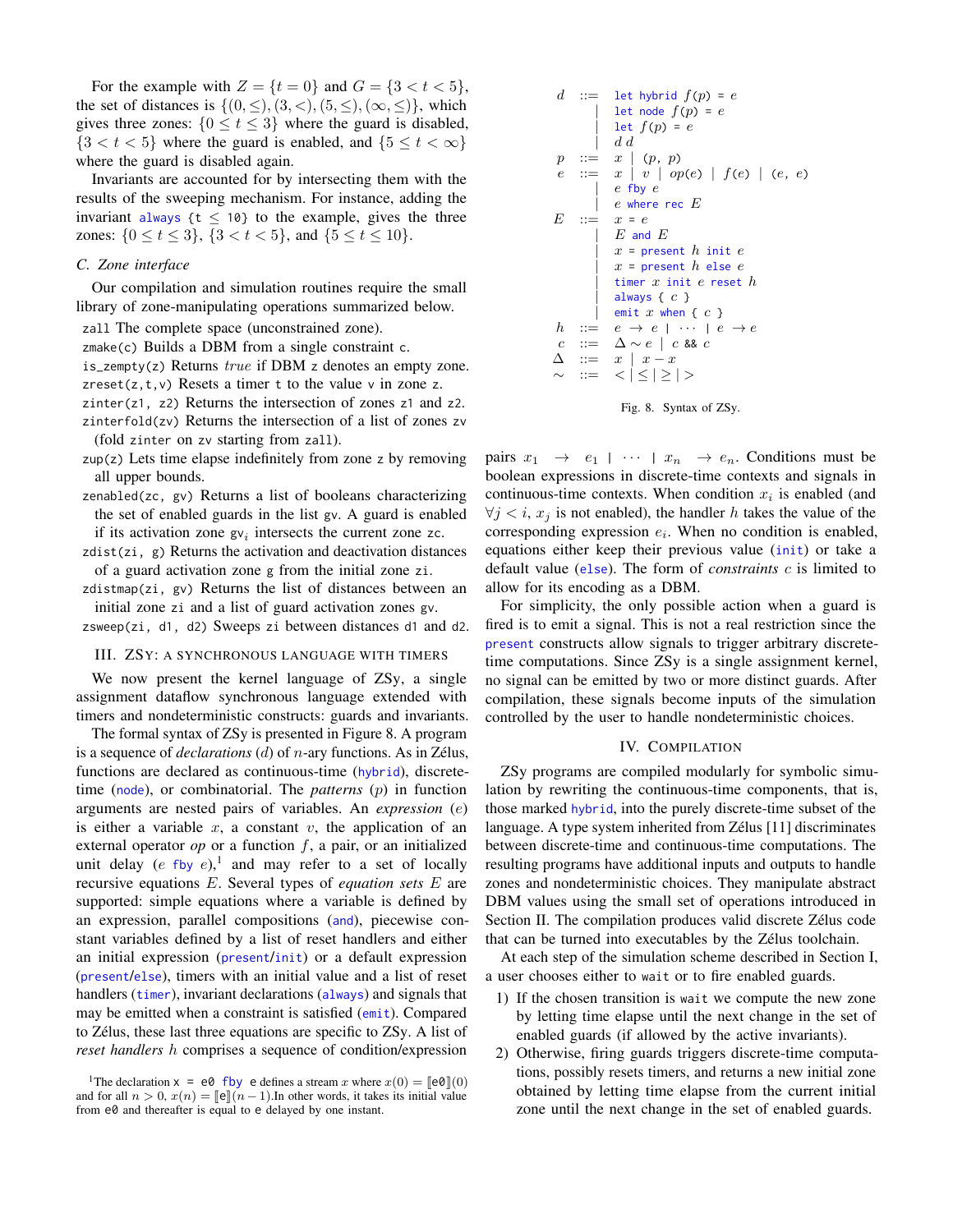![](_page_5_Figure_0.jpeg)

Fig. 9. Compiling a top-level continuous-time function let hybrid  $f(i) = o$ into a discrete-time one let node  $f(wait, sv, i) = o, bv, bw, zc$  for simulation. The function  $f$ \_symb results from the source-to-source transformation of  $f$ .

Compiling the top-level function let hybrid  $f(i) = o$  gives the result depicted in Figure 9. There are two additional inputs: sv a boolean vector where elements are set to *true* to fire guards, and wait a boolean set to *true* to fire the wait transition. And three additional outputs:  $bv$  a boolean vector characterizing the set of enabled guards, bw a boolean set to true if the wait transition is enabled, and  $zc$  the current zone.

The wait transition and the guard activations are mutually exclusive: if the input wait is set to *true*, other inputs are ignored. Unlike in Timed Automaton models, however, it is possible to simultaneously fire multiple guards. Indeed this is a typical feature of synchronous languages.

The generated function defines three execution phases:

- 1) Given the current zone zcp and the vector of guard activation zones *gvp* computed at the previous step, function ztrig computes the trigger zone  $zq$ .
- 2) Function  $f$  symb triggers the discrete-time computations and returns the initial zones zi obtained by applying the resets to zg, the conjunction of active invariants za, and the new vector of guard activation zones  $qv$ .
- 3) Function znext computes the new zone zc by letting time elapse from zi until the set of enabled guards changes.

#### *A. Computing the trigger zone:* ztrig

The function ztrig computes the trigger zone of the guards fired by the user by calculating their intersection with the current zone zcp.

let node ztrig(sv, zcp, gvp) = zg where rec fv = filter(gvp, sv) and  $zg = zinter(zcp, zinterfold(fv))$ 

The list of the activation zones of the fired guards fv is obtained by filtering gvp according to sv, whose *true* elements indicate which guards to fire. Multiple guards may be fired simultaneously, as illustrated in Figure 10. Firing mutually exclusive guards gives an empty zone and a blocked simulation.

#### *B. Source-to-source generation of* f*\_*symb

We adapt the source-to-source compilation scheme originally developed to compile Zélus programs for simulation with a numerical solver [11, §4]. The translation replaces timers, invariants, and guard definitions. Hybrid declarations in the

![](_page_5_Figure_14.jpeg)

Fig. 10. Computing the trigger zone from the current zone zcp.

source program, let hybrid  $f(i) = o$  become discrete-time declarations in the resulting program,

$$
\text{let node } f\_symb(tv, wait, sv, zg, i) = o, zi, za, gv.
$$

There are four new inputs: tv, a vector of timer identifiers; wait, a boolean for indicating a wait transition; sv, a boolean vector indicating the guards to fire; and  $zg$ , a trigger zone computed by ztrig. And three new outputs:  $zi$ , an initial zone; za, the conjunction of all invariants; and  $gv$ , a vector of guard activation zones. At the end of the compilation process, when combining  $f$  symb with ztrig and znext, timer identifiers are replaced by unique values  $1, 2, 3, \ldots, n$ : the assigned dimensions in the manipulated DBMs. This approach permits the discrimination of timers defined in multiple instantiations of the same node (as in scheduler, for example).

The generation of  $f$  symb is defined by the five mutually recursive functions presented in Figure 11:

 $TraDef(d)$  translates declarations. Only continuous-time declarations introduced by hybrid are modified.

 $Tra(zi, e)$  translates expressions using a variable  $zi$  to pass the currently computed version of the initial zone.

 $TraEq(zi, E)$  translates equations.  $TraZ(zi, c)$  translates constraints.

$$
TraH(zi, h)
$$
 translates handlers.

In addition to the resulting expression, constraint, or handler, the last four functions return an intermediate result in the calculation of the new initial zone  $(zi)$ , and five vector variables to accumulate invariant zones  $(av)$ , guard activation zones  $(qv)$ , new signal inputs  $(sv)$ , new timer inputs  $(tv)$ , and new equations  $(E)$ .<sup>2</sup>

We now describe each of the definitions in Figure 11 from the top down.

As described above, the translation of a continuous-time function definition yields a new function with extra inputs and outputs. The translation of the defining expression gives a tuple  $\langle e', zi', av, gv, sv, tv, E \rangle$ . The initial zone computed incrementally from  $zg$  by the translated expression,  $zi'$ , is only returned when a wait transition is not requested, otherwise the previous value of  $zi$  is returned, or zall initially, to be manipulated by the sweeping algorithm in znext (see Figure 9).

<sup>&</sup>lt;sup>2</sup>We write  $\parallel$  to denote the empty vector and the empty set of equations; [x1, . . . xn] @ [y1, . . . , yn] = [x1, . . . , xn, y1, . . . , yn] to denote the concatenation of two vectors; and  $x_0$ :  $[x_1, \ldots, x_n] = [x_0, x_1, \ldots, x_n]$  to denote the addition of an element at the beginning of a vector.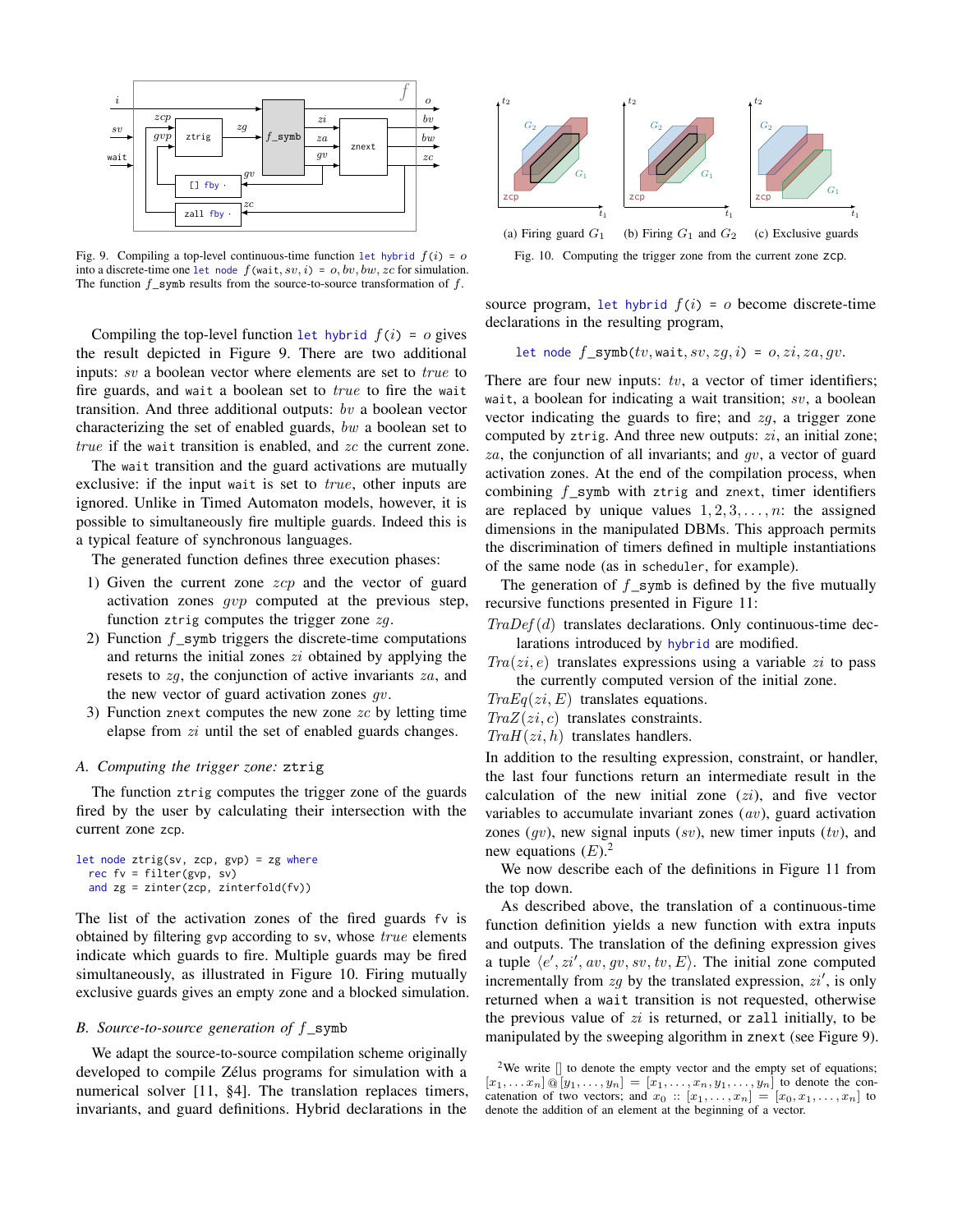TraDef (let hybrid f(p) = e) = let he 0 , zi<sup>0</sup> , av, gv, sv, tv, Ei = Tra(zg, e) in let node f\_symb(tv, wait, sv, zg, p) = e 0 , zi, za, gv where rec E and za = zinterfold(av) and zi = if wait then (zall fby zi) else zi<sup>0</sup> where zi, and za are fresh variables. Tra(zi, x) = hx, zi, [], [], [], [], []i Constants (v) are treated likewise. Tra(zi, f(e)) if f is combinatorial = let he 0 , zi<sup>0</sup> , av, gv, sv, tv, Ei = Tra(zi, e) in hf(e <sup>0</sup>), zi<sup>0</sup> , av, gv, sv, tv, Ei The rules for op(e), (e1, e2), and where rec are defined similarly. Tra(zi, f(e)) if f is continuous-time = let he 0 , zi<sup>0</sup> , av, gv, sv, tv, Ei = Tra(zi, e) in hr, zi<sup>f</sup> , za :: av, g :: gv, s :: sv, t :: tv, E and (r, zi<sup>f</sup> , za, g) = f\_symb(t, wait, s, zi<sup>0</sup> , e<sup>0</sup>)i where r, zi<sup>f</sup> , za, g, s, and t are fresh variables. TraEq(zi, x = e) = let he 0 , zi<sup>0</sup> , av, gv, sv, tv, Ei = Tra(zi, e) in hzi<sup>0</sup> , av, gv, sv, tv, E and x = e 0 i TraEq(zi, E<sup>1</sup> and E2) = let hzi <sup>1</sup>, av <sup>1</sup>, gv <sup>1</sup> , sv <sup>1</sup>, tv <sup>1</sup>, E<sup>0</sup> 1 i = TraEq(zi, E1) in let hzi <sup>2</sup>, av <sup>2</sup>, gv <sup>2</sup> , sv <sup>2</sup>, tv <sup>2</sup>, E<sup>0</sup> 2 i = TraEq(zi <sup>1</sup>, E2) in hzi <sup>2</sup>, av <sup>1</sup> @ av <sup>2</sup>, gv <sup>1</sup> @ gv <sup>2</sup> , sv <sup>1</sup> @ sv <sup>2</sup>, tv <sup>1</sup> @ tv <sup>2</sup>, E<sup>0</sup> <sup>1</sup> and E<sup>0</sup> 2 i TraEq(zi, x = present h init e0) = let hh 0 , zih, avh, gv<sup>h</sup> , svh, tvh, Ehi = TraH (zi, h) in hzih, avh, gv<sup>h</sup> , svh, tvh, E<sup>h</sup> and x = present h <sup>0</sup> init e0i and likewise for x = present h else e. TraEq(zi, timer t init e<sup>0</sup> reset h) = let hh 0 , zih, avh, gv<sup>h</sup> , svh, tvh, Ehi = TraH (zi, h) in let x 0 <sup>1</sup> → e<sup>1</sup> | · · · | x 0 <sup>n</sup> → e<sup>n</sup> = h 0 in hzi <sup>t</sup>, avh, gv<sup>h</sup> , svh, t :: tvh, E<sup>h</sup> and zi <sup>t</sup> = present (true fby false) → zreset(zih, t, e0) | x 0 <sup>1</sup> → zreset(zih, t, e1) | · · · | x 0 <sup>n</sup> → zreset(zih, t, en) else zihi where zi <sup>t</sup> is a fresh variable. TraEq(zi, always { c }) = let hc 0 , zi <sup>c</sup>, av <sup>c</sup>, gv <sup>c</sup> , sv <sup>c</sup>, tv <sup>c</sup>, Eci = TraZ(zi, c) in hzi <sup>c</sup>, za :: av <sup>c</sup>, gv <sup>c</sup> , sv <sup>c</sup>, tv <sup>c</sup>, E<sup>c</sup> and za = zmake(c <sup>0</sup>)i where za is a fresh variable. TraEq(zi, emit s when { c }) = let hc 0 , zi <sup>c</sup>, av <sup>c</sup>, gv <sup>c</sup> , sv <sup>c</sup>, tv <sup>c</sup>, Eci = TraZ(zi, c) in hzi <sup>c</sup>, av <sup>c</sup>, zs :: gv <sup>c</sup> , s :: sv <sup>c</sup>, tv <sup>c</sup>, E<sup>c</sup> and zs = zmake(c <sup>0</sup>)i where zs is a fresh variable. TraZ(zi, ∆<sup>1</sup> ∼<sup>1</sup> e<sup>1</sup> · · · && ∆<sup>n</sup> ∼<sup>n</sup> en) = let he 0 i , zi <sup>i</sup> , av<sup>i</sup> , gv<sup>i</sup> , sv<sup>i</sup> , tv<sup>i</sup> , Eii = Tra(zi <sup>i</sup>−1, ei) in h∆<sup>1</sup> ∼<sup>1</sup> e 0 1 · · · && ∆<sup>n</sup> ∼<sup>n</sup> e 0 n , zi <sup>n</sup>, av <sup>1</sup> · · · @ av <sup>n</sup>, gv <sup>1</sup> · · · @ gv <sup>n</sup>, sv <sup>1</sup> · · · @ sv <sup>n</sup>, tv <sup>1</sup> · · · @ tv <sup>n</sup>, E<sup>1</sup> · · · and Eni where zi <sup>0</sup> = zi. TraH (zi, x<sup>1</sup> → e<sup>1</sup> | · · · | x<sup>n</sup> → en) is treated similarly. Fig. 11. The source-to-source generation of f\_symb.

The conjunction of the invariants in  $av$  is calculated with zinterfold and returned as za. The current guard activation zones are returned in  $qv$ . The vectors sv and tv are bound as inputs. Finally, any generated equations  $E$  are added to the node body.

Variables  $(x)$  and constants  $(v)$  are passed unchanged. They do not have any effect on the calculation of the initial zone, nor introduce any new zones, inputs, or equations. Neither do combinatorial function applications, external operators, or the tuple constructor: the results of a recursive call to  $Tra(zi, e)$ are simply transmitted. Local definitions are handled similarly with additional recursive calls to  $TraEq(zi, E)$ . There are no rules for discrete-time function applications or fbys as the type system only permits such elements in discrete-time contexts which are not transformed—and thus not directly within the body of a continuous-time function.

A continuous-time function application  $f(e)$  is replaced by a discrete-time one  $(r, zif, za, g) = f$ \_symb $(t, wait, s, zi', e'),$ introduced as a new equation. The fresh variables  $t$  and  $s$ pass the required timer identifiers and guard inputs,  $e'$  is the

translation of  $e$ , and  $zi'$  passes the initial zone calculated by the translated elements. The  $t$  and  $s$  variables, and those for the returned conjunction of invariants (za), and the vector of guard activation zones are added to the appropriate accumulators. The original outputs of the application are returned in a fresh variable r, as is the updated initial zone,  $zi_f$ . The structure of nested function calls is reflected in the tree structure of sv, tv, and gv.

For simple equations  $(x = e)$ , parallel compositions (and), and present constructs, we apply the translation recursively to compute the initial zone and accumulate inputs, guard activation zones, and invariants. Initial zone calculations are threaded from one side of a parallel composition to the other, which may, regrettably, introduce artificial causality constraints. These can be minimized by sorting the equations prior to their transformation. Otherwise, the Zélus compiler will inline function applications to break causality constraints if necessary. In the present construct, the initial expression  $e_0$  and the handler bodies are discrete and thus do not require translation.

The translation of a timer definition adds a new timer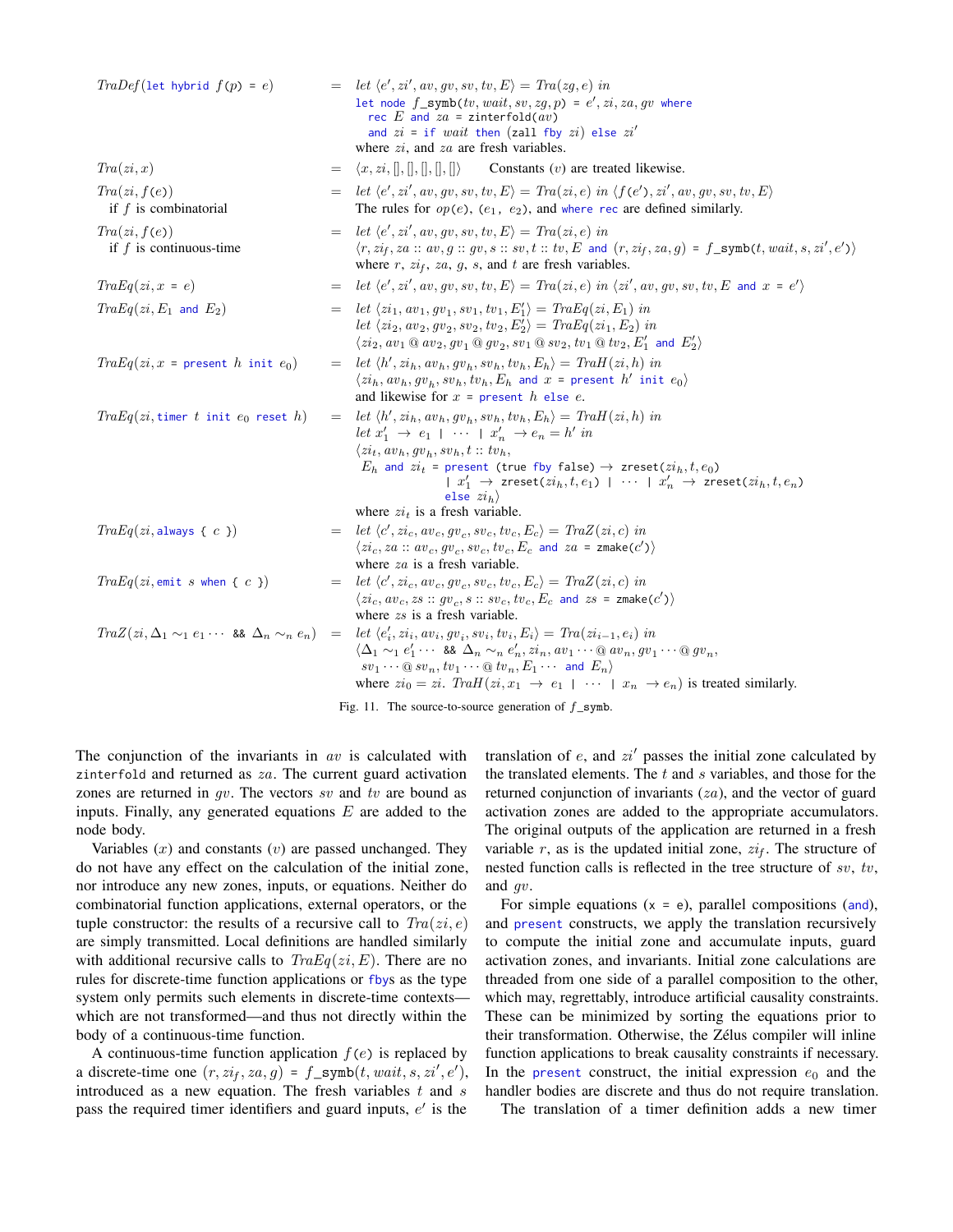identifier  $t$  to  $tv$  and an equation defining the updated initial zone  $zi_t$  by a present/else construct. A new handler ensures that the tth dimension of the initial zone is initially reset to the value of  $e_0$ , the other handlers are translated from the original construct with calls to zreset introduced to update the initial zone when necessary, otherwise the else branch passes the initial zone without modifying it.

Invariants are translated into an equation defined by zmake, which generates a DBM from the constraint expression.

Finally, the translation of a signal emission adds an activation zone,  $zs$ , to  $gv$  and a corresponding element to the vector  $sv$ of signals controlled by the user. The activation zone is defined by an equation using zmake. Since ZSy is a single assignment kernel, a signal can only ever be defined by a single guard.

#### *C. Computing the current zone:* znext

The discrete-time function znext computes the current zone zc and the set of enabled transitions (wait or enabled guards) using the information computed by  $f$ \_symb, namely the initial zone zi, the conjunction of all invariants za, and the vector of guard activation zones gv.

```
let node znext(wait, zi, za, gv) = zc, bv, bw where
  rec dp = if wait then (dzero fby d) else dzero
 and dl = zdistmap(zi, gv)
 and d = mindist(d1, dp)and zn = zsweep(zi, dp, d)
 and zc = zinter(zn, za)and bv = zenabled(zc, gy)
 and zm = zinter(zup(zn), za)
 and bw = (zc \neq zm)
```
When the user chooses to wait, the current zone zc is obtained via the sweeping mechanism described in Section II-B. Sweeping restarts from dzero =  $(0, \leq)$  whenever the user fires guards (otherwise  $f$ \_symb's outputs are unchanged).

We compute dl, the list of distances for reachable guards, from zi and gv. The function mindist(dl, dp) gives the smallest distance greater than dp. It enumerates the distance pairs in order;  $dp = dzero$  fby d is the distance reached at the previous step. Each successive distance pair (dp, d) defines a zone zn obtained by sweeping zi between dp and d. The current zone zc is the intersection of zn and the invariant za.

We compute by, the vector characterizing the enabled guards, from zc and gv. The maximal zone zm is obtained from zn by letting time elapse indefinitely with the same invariant za. A wait transition is possible as long as  $zc \neq zm$  (bw).

Returning zm rather than zc gives the Uppaal simulation scheme where a user may choose from all reachable guards.

#### *D. Example*

Figure 12 presents the result of the compilation of the clock and scheduler nodes defined in Section I. Each continuoustime function is compiled into two discrete-time functions: the result of the source-to-source generation (clock\_symb and scheduler\_symb), and the wrapper presented in Figure 9. Note that the compilation is modular: scheduler\_symb makes two calls to clock\_symb. The scheduler function takes as additional inputs the signals wait and (c1, c2) which allows the user to

```
let node clock_symb(t, wait, c, zg, (t_min, t_max))
   = c, zi, za, [zs] where
  rec zit = present (true fby false) \rightarrow zreset(zg, t, 0)
            | c \rightarrow zreset(zg, t, \theta)else zg
  and zs = zmake({t \geq t_min})<br>and zb = zmake({t \leq t_max})
  and za = zinterfold(Fzb])and zi = if wait then (zall fby zi) else zitlet node clock(wait, c, (t_mmin, t_mmax)) = c', bv, bw, zc where
  rec zg = ztrig([c], zcp, gvp)and c', zi, za, gv = clock_symb(1, wait, c, zg, (t_min, t_max))
  and zc, bv, bw = znext(wait, zi, za, gv)
  and zcp = zall fby zcand gvp = [] fby gvlet node scheduler_symb((t1, t2), wait, (c1, c2), zg, (t_min, t_max))
    = (c1', c2'), zi, za, gv1 @ gv2 where
  rec c1', zi1, za1, gv1 = clock_symb(t1, wait, c1, zg, (t_min, t_max))
  and c2', zi2, za2, gv2 = clock_symb(t2, wait, c2, zi1, (t_min, t_max))
  and za = zinterfold([za1; za2])
  and zi = if wait then (zall fby zi) else zi2
let node scheduler(wait, (c1, c2), (t_min, t_max))
    = (c1', c2'), bv, bw, zc where
  rec zg = ztrig([c1; c2], zcp, gvp)
  and (c1', c2'), zi, za, gv =
   scheduler_symb((1, 2), wait, (c1, c2), zg, (t_min, t_max))
  and zc, bv, bw = znext(wait, zi, za, gv)
  and zcp = zall fby zc
  and gvp = [] fby gv
```
![](_page_7_Figure_13.jpeg)

control the symbolic simulation. Discrete-time functions are not modified. It is, for instance, possible to simulate the application shown in Figure 1 by activating the discrete controllers  $P_1$  and  $P_2$  on the signals c1' and c2' emitted by scheduler.

#### V. RELATED WORK

Our proposal is based on Timed Safety Automata [2], [3], and greatly influenced by the Uppaal [\(http://www.uppaal.org\)](http://www.uppaal.org) [4], [5] simulator where users choose among enabled transitions to navigate the reachable symbolic states of a model. Our approach differs in two main ways. First, we include explicit 'wait transitions' and develop algorithms for them (Sections II-A and II-B). Second, Uppaal models are networks of Timed Automata with a C-like language for manipulating values, whereas we adapt techniques developed for synchronous languages that allow state-based behaviors to be encapsulated in named nodes and arbitrarily composed in parallel and hierarchically. Synchronous languages have efficient, modular compilation schemes and are regularly used to program large-scale embedded controllers. We treat simultaneous signal emission, integrate a rich language for discrete controllers and techniques for its efficient compilation, and give a meaning to timing constructs by translating them into a simpler discrete language. Compared Zélus, we allow a limited form of non-determinism in guard expressions and present a novel source-to-source compilation pass to simulate (some programs) symbolically rather than numerically.

Much has been written about verifying hybrid systems [12], typically using symbolic representations to over-approximate the states and traces of hybrid automata. This article does not address verification, and focuses instead on language design and compilation. Our symbolic representations are exact.